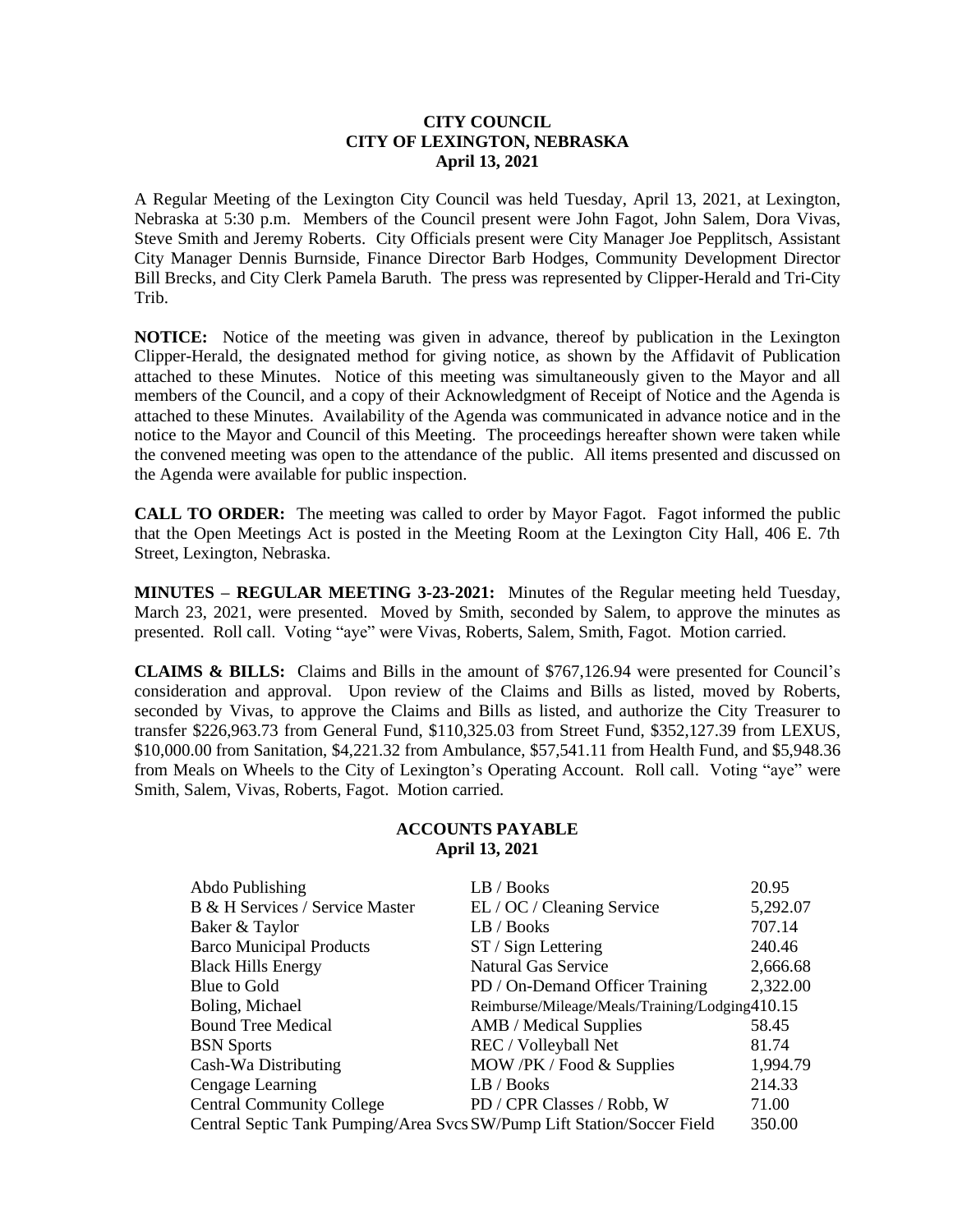| Citibank NA / CNH / Titan Machine                                    | ST/WR/WWTP/Repairs/Parts                         | 4,819.80   |
|----------------------------------------------------------------------|--------------------------------------------------|------------|
| City of Lexington / General Fund                                     | <b>Interdepartmental Service Fees</b>            | 55,749.00  |
| City of Lexington / Street                                           | SW/WR/Interdepartmental Service Fees 5,651.89    |            |
|                                                                      | Fuel                                             | 10,428.82  |
| City of Lexington/Utility Franchise Fees                             | Fees                                             | 414.02     |
| Core & Main                                                          | WR / Water Meters / Parts                        | 5,118.12   |
| <b>Country Partners Coop</b>                                         | CEM / FD / PK / Fertilizer Blend / Fuel 1,372.75 |            |
| County of Dawson - Register of Deeds                                 | <b>Filing Fees</b>                               | 10.00      |
| Danko Emergency Equipment                                            | FD/Rescue Rope/Helmet Visor/Bracket 1,520.50     |            |
| Dan's Sanitation                                                     | <b>Sanitation Fees</b>                           | 14,325.60  |
| Davis Energy                                                         | FD/PK/ST/Fuel Purchase/Lubrication               | 4,048.23   |
| Dawson Public Power District                                         | <b>Power Purchase</b>                            | 79.47      |
| <b>Depository Trust Company</b>                                      | 15 GO Bond/18 CU Bond/Interest                   | 20,586.25  |
| Diaz, Salomon / S & D Contractors                                    | WR/Concrete Repair/Water Main Leaks 4,712.28     |            |
| Eakes Inc                                                            | $LB /$ Supplies                                  | 22.47      |
| Electrical Engineering & Equipment                                   | EL / GGC / Conduit / Parts / Supplies            | 597.44     |
| <b>Energy Pioneer Solutions</b>                                      | Payments                                         | 65.15      |
| Fitzgerald, Matthew                                                  | FD/Reimburse/Mileage/Meals/Training              | 66.51      |
| <b>FYR-TEK</b>                                                       | FD / Equipment Parts / Hose                      | 4,430.45   |
| Galls                                                                | PD / Uniform Expense                             | 160.04     |
| Government Finance Officers Assn                                     | CT / Membership Renewal / Hodges, B              | 190.00     |
| Greater Nebraska Cities                                              | <b>Monthly Lobbying Services</b>                 | 667.00     |
| <b>Health Claims</b>                                                 | Claims                                           | 55,029.57  |
| Heldt McKeone & Copley                                               | Professional Fee                                 | 2,700.00   |
| <b>Hiland Dairy Foods</b>                                            | <b>MOW</b> / Dairy Products                      | 408.87     |
| Homeier Ventures / Bob's True Value                                  | GGC / REC / Fieldhouse / Parts                   | 91.98      |
| Ideal Laundry & Cleaners                                             | Rug Service / March 2021                         | 732.32     |
| Infodynamics                                                         | <b>Annual Support Agreement</b>                  | 1,139.00   |
| <b>Ingram Library</b>                                                | LB / Books                                       | 105.15     |
| <b>Intellicom Computer Consulting</b>                                | Tech Support / Software                          | 7,565.50   |
| Intermedia                                                           | Digital Phone Service                            | 284.77     |
| <b>Invest Plus / Plum Creek Market Place</b>                         | LB / MOW / Covid Supplies / Food                 | 151.19     |
| <b>Iowa Pump Works</b>                                               | NW East Addition/Packaged Pump Station           | 98,400.00  |
| John Deere Financial                                                 | Parts/Tools/Supplies                             | 1,083.60   |
| Jones Plumbing & Heating                                             | Parts/Service/Repairs                            | 2,484.01   |
| J-Spot Services                                                      | EL/Hydro-Vac/S Adams/Commerce Rd 2,858.75        |            |
| Kirk's Trenching & Septic / Johnny On the Spot CEM / Portable Rental |                                                  | 75.00      |
| <b>Lawson Products</b>                                               | ST / Drill Bits                                  | 28.02      |
| LEE BHM / Lexington Clipper Herald                                   | Publications                                     | 1,942.67   |
| Lexington Area Solid Waste Agency                                    | <b>Waste Removal</b>                             | 1,490.10   |
| Lexington, City Payroll Account                                      |                                                  |            |
| Payroll                                                              | Wages                                            | 151,680.64 |
| Social Security                                                      | Employer Portion / FICA Med                      | 11,318.44  |
| Union Bank & Trust                                                   | <b>Employer Portion / Pension</b>                | 4,837.98   |
| Union Bank & Trust                                                   | Police Pension                                   | 3,219.35   |
| <b>ICMA</b>                                                          | <b>City Manager Pension</b>                      | 951.23     |
| <b>Lexington Recreation Program</b>                                  | Concessions/Admissions/Baseball/StartUp2,000.00  |            |
| McFadden, Ryan/McFadden Auto Rep                                     | CEM / Automobile Repairs                         | 795.43     |
| Mead Lumber                                                          | Parts/Supplies/Lumber                            | 614.50     |
| Melson, Dane / "Anytime Fitness"                                     | <b>Fitness Memberships</b>                       | 149.95     |
| Meritain Health                                                      | <b>Health Premium</b>                            | 35,996.60  |
|                                                                      |                                                  |            |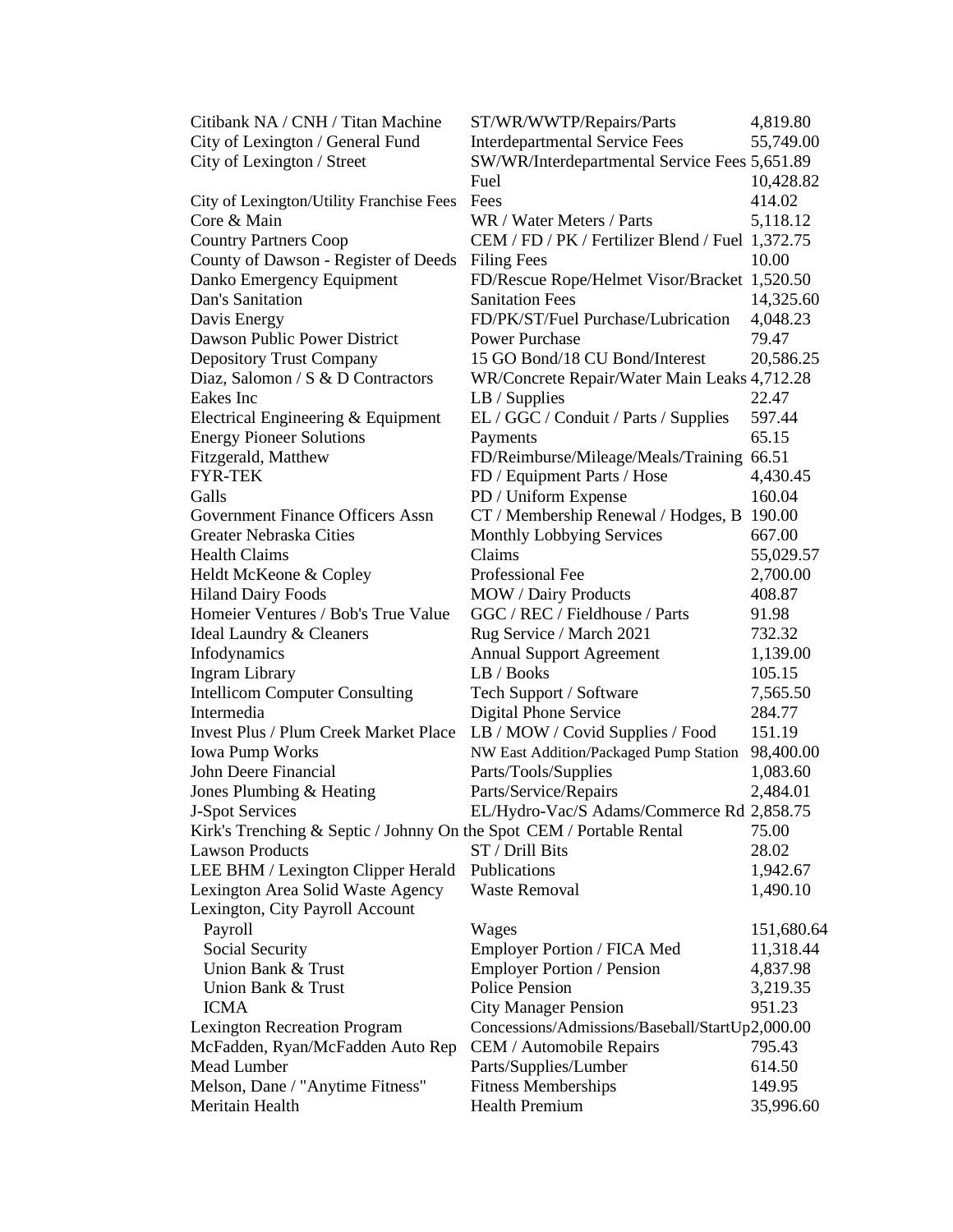| GGC / Newsletter<br>97.00<br>WR / Encapsulation Sleeve<br>843.27<br>Sales and Use Tax<br>73,895.26<br>Turning Lane/Hwy 21&20th/City Cost<br>58,316.59<br>EL/NPPD Cooperative Advertisements<br>208.80<br>REC/Fieldhouse Fire Alarm Inspection<br>145.00<br><b>Phone Service</b><br>1,190.08<br>564.81<br><b>Soft Water Supplies</b><br>246.40<br>ST / Auto Repairs<br>Lobbying Services/2021 Registration<br>O'Hara Lindsay and Associates<br>333.00<br><b>Oliver Consulting Services</b><br>LB / Tech Support / Data Backup<br>562.50<br>One Call Concepts<br>211.21<br>Locates<br><b>O'Reilly Auto Parts</b><br>ST / Parts / Supplies / Tools<br>503.50<br>CM / Membership<br>872.00<br><b>Document Destruction</b><br>Paper Tiger Shredding<br>302.00<br>ST / Road Gravel<br>139.52<br>Platte Valley Auto<br>Parts/Repairs/Oil/Lube<br>2,471.71<br>Maintenance / Camera Maintenance<br><b>Platte Valley Communications</b><br>205.70<br>Precision Detail / Julie Thalman<br>FD/Firehall Cleaning Svc/March 2021<br>280.00<br>Precision Plumbing<br>OC / Faucet Installation<br>512.00<br>EL/Flagging/New Line Over Railroad<br>1,423.00<br><b>WWTP</b> / Pest Control<br>139.00<br>GGC / Foot Clinic<br>155.00<br><b>RuralMed Management Resources</b><br><b>Ryde Transit</b><br>GGC / Riders / January - March 2021<br>86.00<br>CEM / PK / ST / WWTP / Parts<br>224.81<br>Sandry Fire Supply<br>FD / Air Mask Testing / Repairs<br>1,398.00<br>Scheppy, Charles / Best Books Inc<br>LB / Books<br>1,406.21<br>245.00<br>Schroeder, Mickey / Platte Valley Glass ST / Windshield Replacement<br>Cable Service<br>Spectrum<br>26.90<br><b>Taste of Home Books</b><br>LB / Books<br>38.50<br>44.01<br>Trejo, Alejandra<br>FD/Reimburse/Mileage/Meals/Training<br>REC / Baseball Sign-Up Publication<br>Tri City Printers / Tri City Tribune<br>247.50<br>ST / Lubricant<br>195.50<br>MOW / Food & Supplies<br>1,441.70<br>360.59<br><b>Internet Service</b><br><b>USA</b> Communications<br>Vak, Joseph / Lexington Animal Clinic PD / Animal Care<br>606.00<br>Village Uniform<br>GGC / Janitorial Supplies<br>58.12<br>Vogel West Inc / Diamond Vogel<br>ST / Traffic Paint / Brushes<br>1,127.36<br>Werner's Sprinklers/Dawson Pest Control FD / GGC / OC / Pest Control<br>159.10<br><b>Wesco Distribution</b><br>EL/ST/LED Photo Control / Raincoats<br>191.75<br>YMCA of the Prairie<br><b>Fitness Memberships</b><br>1,219.03<br>Baker & Taylor<br>LB / Books<br>83.12<br>Cash-Wa Distributing<br>MOW / Food & Supplies<br>627.74<br><b>Country Partners Coop</b><br>PK / Herbicide<br>15.76<br>Danko Emergency Equipment<br>FD / Bunker Gear<br>2,840.29 | <b>Midlands Contracting</b>        | Clean/Vac/Sewer Lines/Taft/MRK/Tyson 5,250.00 |          |
|-------------------------------------------------------------------------------------------------------------------------------------------------------------------------------------------------------------------------------------------------------------------------------------------------------------------------------------------------------------------------------------------------------------------------------------------------------------------------------------------------------------------------------------------------------------------------------------------------------------------------------------------------------------------------------------------------------------------------------------------------------------------------------------------------------------------------------------------------------------------------------------------------------------------------------------------------------------------------------------------------------------------------------------------------------------------------------------------------------------------------------------------------------------------------------------------------------------------------------------------------------------------------------------------------------------------------------------------------------------------------------------------------------------------------------------------------------------------------------------------------------------------------------------------------------------------------------------------------------------------------------------------------------------------------------------------------------------------------------------------------------------------------------------------------------------------------------------------------------------------------------------------------------------------------------------------------------------------------------------------------------------------------------------------------------------------------------------------------------------------------------------------------------------------------------------------------------------------------------------------------------------------------------------------------------------------------------------------------------------------------------------------------------------------------------------------------------------------------------------------------------------------------------------------------------------------------------------------------------------------------------------------------------------------|------------------------------------|-----------------------------------------------|----------|
|                                                                                                                                                                                                                                                                                                                                                                                                                                                                                                                                                                                                                                                                                                                                                                                                                                                                                                                                                                                                                                                                                                                                                                                                                                                                                                                                                                                                                                                                                                                                                                                                                                                                                                                                                                                                                                                                                                                                                                                                                                                                                                                                                                                                                                                                                                                                                                                                                                                                                                                                                                                                                                                                   | <b>Morris Press</b>                |                                               |          |
|                                                                                                                                                                                                                                                                                                                                                                                                                                                                                                                                                                                                                                                                                                                                                                                                                                                                                                                                                                                                                                                                                                                                                                                                                                                                                                                                                                                                                                                                                                                                                                                                                                                                                                                                                                                                                                                                                                                                                                                                                                                                                                                                                                                                                                                                                                                                                                                                                                                                                                                                                                                                                                                                   | <b>Municipal Supply</b>            |                                               |          |
|                                                                                                                                                                                                                                                                                                                                                                                                                                                                                                                                                                                                                                                                                                                                                                                                                                                                                                                                                                                                                                                                                                                                                                                                                                                                                                                                                                                                                                                                                                                                                                                                                                                                                                                                                                                                                                                                                                                                                                                                                                                                                                                                                                                                                                                                                                                                                                                                                                                                                                                                                                                                                                                                   | Nebraska Dept of Revenue           |                                               |          |
|                                                                                                                                                                                                                                                                                                                                                                                                                                                                                                                                                                                                                                                                                                                                                                                                                                                                                                                                                                                                                                                                                                                                                                                                                                                                                                                                                                                                                                                                                                                                                                                                                                                                                                                                                                                                                                                                                                                                                                                                                                                                                                                                                                                                                                                                                                                                                                                                                                                                                                                                                                                                                                                                   | Nebraska Dept of Transportation    |                                               |          |
|                                                                                                                                                                                                                                                                                                                                                                                                                                                                                                                                                                                                                                                                                                                                                                                                                                                                                                                                                                                                                                                                                                                                                                                                                                                                                                                                                                                                                                                                                                                                                                                                                                                                                                                                                                                                                                                                                                                                                                                                                                                                                                                                                                                                                                                                                                                                                                                                                                                                                                                                                                                                                                                                   | Nebraska Rural Radio / KRVN        |                                               |          |
|                                                                                                                                                                                                                                                                                                                                                                                                                                                                                                                                                                                                                                                                                                                                                                                                                                                                                                                                                                                                                                                                                                                                                                                                                                                                                                                                                                                                                                                                                                                                                                                                                                                                                                                                                                                                                                                                                                                                                                                                                                                                                                                                                                                                                                                                                                                                                                                                                                                                                                                                                                                                                                                                   | Nebraska Safety & Fire Equipment   |                                               |          |
|                                                                                                                                                                                                                                                                                                                                                                                                                                                                                                                                                                                                                                                                                                                                                                                                                                                                                                                                                                                                                                                                                                                                                                                                                                                                                                                                                                                                                                                                                                                                                                                                                                                                                                                                                                                                                                                                                                                                                                                                                                                                                                                                                                                                                                                                                                                                                                                                                                                                                                                                                                                                                                                                   | Nebraska Tech & Telecommunications |                                               |          |
|                                                                                                                                                                                                                                                                                                                                                                                                                                                                                                                                                                                                                                                                                                                                                                                                                                                                                                                                                                                                                                                                                                                                                                                                                                                                                                                                                                                                                                                                                                                                                                                                                                                                                                                                                                                                                                                                                                                                                                                                                                                                                                                                                                                                                                                                                                                                                                                                                                                                                                                                                                                                                                                                   | Nebraska Water Experts / Culligan  |                                               |          |
|                                                                                                                                                                                                                                                                                                                                                                                                                                                                                                                                                                                                                                                                                                                                                                                                                                                                                                                                                                                                                                                                                                                                                                                                                                                                                                                                                                                                                                                                                                                                                                                                                                                                                                                                                                                                                                                                                                                                                                                                                                                                                                                                                                                                                                                                                                                                                                                                                                                                                                                                                                                                                                                                   | Nebraskaland Tire                  |                                               |          |
|                                                                                                                                                                                                                                                                                                                                                                                                                                                                                                                                                                                                                                                                                                                                                                                                                                                                                                                                                                                                                                                                                                                                                                                                                                                                                                                                                                                                                                                                                                                                                                                                                                                                                                                                                                                                                                                                                                                                                                                                                                                                                                                                                                                                                                                                                                                                                                                                                                                                                                                                                                                                                                                                   |                                    |                                               |          |
|                                                                                                                                                                                                                                                                                                                                                                                                                                                                                                                                                                                                                                                                                                                                                                                                                                                                                                                                                                                                                                                                                                                                                                                                                                                                                                                                                                                                                                                                                                                                                                                                                                                                                                                                                                                                                                                                                                                                                                                                                                                                                                                                                                                                                                                                                                                                                                                                                                                                                                                                                                                                                                                                   |                                    |                                               |          |
|                                                                                                                                                                                                                                                                                                                                                                                                                                                                                                                                                                                                                                                                                                                                                                                                                                                                                                                                                                                                                                                                                                                                                                                                                                                                                                                                                                                                                                                                                                                                                                                                                                                                                                                                                                                                                                                                                                                                                                                                                                                                                                                                                                                                                                                                                                                                                                                                                                                                                                                                                                                                                                                                   |                                    |                                               |          |
|                                                                                                                                                                                                                                                                                                                                                                                                                                                                                                                                                                                                                                                                                                                                                                                                                                                                                                                                                                                                                                                                                                                                                                                                                                                                                                                                                                                                                                                                                                                                                                                                                                                                                                                                                                                                                                                                                                                                                                                                                                                                                                                                                                                                                                                                                                                                                                                                                                                                                                                                                                                                                                                                   |                                    |                                               |          |
|                                                                                                                                                                                                                                                                                                                                                                                                                                                                                                                                                                                                                                                                                                                                                                                                                                                                                                                                                                                                                                                                                                                                                                                                                                                                                                                                                                                                                                                                                                                                                                                                                                                                                                                                                                                                                                                                                                                                                                                                                                                                                                                                                                                                                                                                                                                                                                                                                                                                                                                                                                                                                                                                   | <b>Overton Golf Club</b>           |                                               |          |
|                                                                                                                                                                                                                                                                                                                                                                                                                                                                                                                                                                                                                                                                                                                                                                                                                                                                                                                                                                                                                                                                                                                                                                                                                                                                                                                                                                                                                                                                                                                                                                                                                                                                                                                                                                                                                                                                                                                                                                                                                                                                                                                                                                                                                                                                                                                                                                                                                                                                                                                                                                                                                                                                   |                                    |                                               |          |
|                                                                                                                                                                                                                                                                                                                                                                                                                                                                                                                                                                                                                                                                                                                                                                                                                                                                                                                                                                                                                                                                                                                                                                                                                                                                                                                                                                                                                                                                                                                                                                                                                                                                                                                                                                                                                                                                                                                                                                                                                                                                                                                                                                                                                                                                                                                                                                                                                                                                                                                                                                                                                                                                   | Paulsen Inc                        |                                               |          |
|                                                                                                                                                                                                                                                                                                                                                                                                                                                                                                                                                                                                                                                                                                                                                                                                                                                                                                                                                                                                                                                                                                                                                                                                                                                                                                                                                                                                                                                                                                                                                                                                                                                                                                                                                                                                                                                                                                                                                                                                                                                                                                                                                                                                                                                                                                                                                                                                                                                                                                                                                                                                                                                                   |                                    |                                               |          |
|                                                                                                                                                                                                                                                                                                                                                                                                                                                                                                                                                                                                                                                                                                                                                                                                                                                                                                                                                                                                                                                                                                                                                                                                                                                                                                                                                                                                                                                                                                                                                                                                                                                                                                                                                                                                                                                                                                                                                                                                                                                                                                                                                                                                                                                                                                                                                                                                                                                                                                                                                                                                                                                                   |                                    |                                               |          |
|                                                                                                                                                                                                                                                                                                                                                                                                                                                                                                                                                                                                                                                                                                                                                                                                                                                                                                                                                                                                                                                                                                                                                                                                                                                                                                                                                                                                                                                                                                                                                                                                                                                                                                                                                                                                                                                                                                                                                                                                                                                                                                                                                                                                                                                                                                                                                                                                                                                                                                                                                                                                                                                                   |                                    |                                               |          |
|                                                                                                                                                                                                                                                                                                                                                                                                                                                                                                                                                                                                                                                                                                                                                                                                                                                                                                                                                                                                                                                                                                                                                                                                                                                                                                                                                                                                                                                                                                                                                                                                                                                                                                                                                                                                                                                                                                                                                                                                                                                                                                                                                                                                                                                                                                                                                                                                                                                                                                                                                                                                                                                                   |                                    |                                               |          |
|                                                                                                                                                                                                                                                                                                                                                                                                                                                                                                                                                                                                                                                                                                                                                                                                                                                                                                                                                                                                                                                                                                                                                                                                                                                                                                                                                                                                                                                                                                                                                                                                                                                                                                                                                                                                                                                                                                                                                                                                                                                                                                                                                                                                                                                                                                                                                                                                                                                                                                                                                                                                                                                                   | RailPros                           |                                               |          |
|                                                                                                                                                                                                                                                                                                                                                                                                                                                                                                                                                                                                                                                                                                                                                                                                                                                                                                                                                                                                                                                                                                                                                                                                                                                                                                                                                                                                                                                                                                                                                                                                                                                                                                                                                                                                                                                                                                                                                                                                                                                                                                                                                                                                                                                                                                                                                                                                                                                                                                                                                                                                                                                                   | Rentokil NA / Presto-X             |                                               |          |
|                                                                                                                                                                                                                                                                                                                                                                                                                                                                                                                                                                                                                                                                                                                                                                                                                                                                                                                                                                                                                                                                                                                                                                                                                                                                                                                                                                                                                                                                                                                                                                                                                                                                                                                                                                                                                                                                                                                                                                                                                                                                                                                                                                                                                                                                                                                                                                                                                                                                                                                                                                                                                                                                   |                                    |                                               |          |
|                                                                                                                                                                                                                                                                                                                                                                                                                                                                                                                                                                                                                                                                                                                                                                                                                                                                                                                                                                                                                                                                                                                                                                                                                                                                                                                                                                                                                                                                                                                                                                                                                                                                                                                                                                                                                                                                                                                                                                                                                                                                                                                                                                                                                                                                                                                                                                                                                                                                                                                                                                                                                                                                   |                                    |                                               |          |
|                                                                                                                                                                                                                                                                                                                                                                                                                                                                                                                                                                                                                                                                                                                                                                                                                                                                                                                                                                                                                                                                                                                                                                                                                                                                                                                                                                                                                                                                                                                                                                                                                                                                                                                                                                                                                                                                                                                                                                                                                                                                                                                                                                                                                                                                                                                                                                                                                                                                                                                                                                                                                                                                   | S & W Auto Parts                   |                                               |          |
|                                                                                                                                                                                                                                                                                                                                                                                                                                                                                                                                                                                                                                                                                                                                                                                                                                                                                                                                                                                                                                                                                                                                                                                                                                                                                                                                                                                                                                                                                                                                                                                                                                                                                                                                                                                                                                                                                                                                                                                                                                                                                                                                                                                                                                                                                                                                                                                                                                                                                                                                                                                                                                                                   |                                    |                                               |          |
|                                                                                                                                                                                                                                                                                                                                                                                                                                                                                                                                                                                                                                                                                                                                                                                                                                                                                                                                                                                                                                                                                                                                                                                                                                                                                                                                                                                                                                                                                                                                                                                                                                                                                                                                                                                                                                                                                                                                                                                                                                                                                                                                                                                                                                                                                                                                                                                                                                                                                                                                                                                                                                                                   |                                    |                                               |          |
|                                                                                                                                                                                                                                                                                                                                                                                                                                                                                                                                                                                                                                                                                                                                                                                                                                                                                                                                                                                                                                                                                                                                                                                                                                                                                                                                                                                                                                                                                                                                                                                                                                                                                                                                                                                                                                                                                                                                                                                                                                                                                                                                                                                                                                                                                                                                                                                                                                                                                                                                                                                                                                                                   |                                    |                                               |          |
|                                                                                                                                                                                                                                                                                                                                                                                                                                                                                                                                                                                                                                                                                                                                                                                                                                                                                                                                                                                                                                                                                                                                                                                                                                                                                                                                                                                                                                                                                                                                                                                                                                                                                                                                                                                                                                                                                                                                                                                                                                                                                                                                                                                                                                                                                                                                                                                                                                                                                                                                                                                                                                                                   |                                    |                                               |          |
|                                                                                                                                                                                                                                                                                                                                                                                                                                                                                                                                                                                                                                                                                                                                                                                                                                                                                                                                                                                                                                                                                                                                                                                                                                                                                                                                                                                                                                                                                                                                                                                                                                                                                                                                                                                                                                                                                                                                                                                                                                                                                                                                                                                                                                                                                                                                                                                                                                                                                                                                                                                                                                                                   |                                    |                                               |          |
|                                                                                                                                                                                                                                                                                                                                                                                                                                                                                                                                                                                                                                                                                                                                                                                                                                                                                                                                                                                                                                                                                                                                                                                                                                                                                                                                                                                                                                                                                                                                                                                                                                                                                                                                                                                                                                                                                                                                                                                                                                                                                                                                                                                                                                                                                                                                                                                                                                                                                                                                                                                                                                                                   |                                    |                                               |          |
|                                                                                                                                                                                                                                                                                                                                                                                                                                                                                                                                                                                                                                                                                                                                                                                                                                                                                                                                                                                                                                                                                                                                                                                                                                                                                                                                                                                                                                                                                                                                                                                                                                                                                                                                                                                                                                                                                                                                                                                                                                                                                                                                                                                                                                                                                                                                                                                                                                                                                                                                                                                                                                                                   |                                    |                                               |          |
|                                                                                                                                                                                                                                                                                                                                                                                                                                                                                                                                                                                                                                                                                                                                                                                                                                                                                                                                                                                                                                                                                                                                                                                                                                                                                                                                                                                                                                                                                                                                                                                                                                                                                                                                                                                                                                                                                                                                                                                                                                                                                                                                                                                                                                                                                                                                                                                                                                                                                                                                                                                                                                                                   | Unitech                            |                                               |          |
|                                                                                                                                                                                                                                                                                                                                                                                                                                                                                                                                                                                                                                                                                                                                                                                                                                                                                                                                                                                                                                                                                                                                                                                                                                                                                                                                                                                                                                                                                                                                                                                                                                                                                                                                                                                                                                                                                                                                                                                                                                                                                                                                                                                                                                                                                                                                                                                                                                                                                                                                                                                                                                                                   | <b>US Foods</b>                    |                                               |          |
|                                                                                                                                                                                                                                                                                                                                                                                                                                                                                                                                                                                                                                                                                                                                                                                                                                                                                                                                                                                                                                                                                                                                                                                                                                                                                                                                                                                                                                                                                                                                                                                                                                                                                                                                                                                                                                                                                                                                                                                                                                                                                                                                                                                                                                                                                                                                                                                                                                                                                                                                                                                                                                                                   |                                    |                                               |          |
|                                                                                                                                                                                                                                                                                                                                                                                                                                                                                                                                                                                                                                                                                                                                                                                                                                                                                                                                                                                                                                                                                                                                                                                                                                                                                                                                                                                                                                                                                                                                                                                                                                                                                                                                                                                                                                                                                                                                                                                                                                                                                                                                                                                                                                                                                                                                                                                                                                                                                                                                                                                                                                                                   |                                    |                                               |          |
|                                                                                                                                                                                                                                                                                                                                                                                                                                                                                                                                                                                                                                                                                                                                                                                                                                                                                                                                                                                                                                                                                                                                                                                                                                                                                                                                                                                                                                                                                                                                                                                                                                                                                                                                                                                                                                                                                                                                                                                                                                                                                                                                                                                                                                                                                                                                                                                                                                                                                                                                                                                                                                                                   |                                    |                                               |          |
|                                                                                                                                                                                                                                                                                                                                                                                                                                                                                                                                                                                                                                                                                                                                                                                                                                                                                                                                                                                                                                                                                                                                                                                                                                                                                                                                                                                                                                                                                                                                                                                                                                                                                                                                                                                                                                                                                                                                                                                                                                                                                                                                                                                                                                                                                                                                                                                                                                                                                                                                                                                                                                                                   |                                    |                                               |          |
|                                                                                                                                                                                                                                                                                                                                                                                                                                                                                                                                                                                                                                                                                                                                                                                                                                                                                                                                                                                                                                                                                                                                                                                                                                                                                                                                                                                                                                                                                                                                                                                                                                                                                                                                                                                                                                                                                                                                                                                                                                                                                                                                                                                                                                                                                                                                                                                                                                                                                                                                                                                                                                                                   |                                    |                                               |          |
|                                                                                                                                                                                                                                                                                                                                                                                                                                                                                                                                                                                                                                                                                                                                                                                                                                                                                                                                                                                                                                                                                                                                                                                                                                                                                                                                                                                                                                                                                                                                                                                                                                                                                                                                                                                                                                                                                                                                                                                                                                                                                                                                                                                                                                                                                                                                                                                                                                                                                                                                                                                                                                                                   |                                    |                                               |          |
|                                                                                                                                                                                                                                                                                                                                                                                                                                                                                                                                                                                                                                                                                                                                                                                                                                                                                                                                                                                                                                                                                                                                                                                                                                                                                                                                                                                                                                                                                                                                                                                                                                                                                                                                                                                                                                                                                                                                                                                                                                                                                                                                                                                                                                                                                                                                                                                                                                                                                                                                                                                                                                                                   |                                    |                                               |          |
|                                                                                                                                                                                                                                                                                                                                                                                                                                                                                                                                                                                                                                                                                                                                                                                                                                                                                                                                                                                                                                                                                                                                                                                                                                                                                                                                                                                                                                                                                                                                                                                                                                                                                                                                                                                                                                                                                                                                                                                                                                                                                                                                                                                                                                                                                                                                                                                                                                                                                                                                                                                                                                                                   |                                    |                                               |          |
|                                                                                                                                                                                                                                                                                                                                                                                                                                                                                                                                                                                                                                                                                                                                                                                                                                                                                                                                                                                                                                                                                                                                                                                                                                                                                                                                                                                                                                                                                                                                                                                                                                                                                                                                                                                                                                                                                                                                                                                                                                                                                                                                                                                                                                                                                                                                                                                                                                                                                                                                                                                                                                                                   |                                    |                                               |          |
|                                                                                                                                                                                                                                                                                                                                                                                                                                                                                                                                                                                                                                                                                                                                                                                                                                                                                                                                                                                                                                                                                                                                                                                                                                                                                                                                                                                                                                                                                                                                                                                                                                                                                                                                                                                                                                                                                                                                                                                                                                                                                                                                                                                                                                                                                                                                                                                                                                                                                                                                                                                                                                                                   |                                    |                                               |          |
|                                                                                                                                                                                                                                                                                                                                                                                                                                                                                                                                                                                                                                                                                                                                                                                                                                                                                                                                                                                                                                                                                                                                                                                                                                                                                                                                                                                                                                                                                                                                                                                                                                                                                                                                                                                                                                                                                                                                                                                                                                                                                                                                                                                                                                                                                                                                                                                                                                                                                                                                                                                                                                                                   |                                    |                                               |          |
|                                                                                                                                                                                                                                                                                                                                                                                                                                                                                                                                                                                                                                                                                                                                                                                                                                                                                                                                                                                                                                                                                                                                                                                                                                                                                                                                                                                                                                                                                                                                                                                                                                                                                                                                                                                                                                                                                                                                                                                                                                                                                                                                                                                                                                                                                                                                                                                                                                                                                                                                                                                                                                                                   | Davis Energy                       | ST / Fuel Purchase                            | 5,265.47 |
| EL / Meter Socket / Meter Socket Hubs 264.70                                                                                                                                                                                                                                                                                                                                                                                                                                                                                                                                                                                                                                                                                                                                                                                                                                                                                                                                                                                                                                                                                                                                                                                                                                                                                                                                                                                                                                                                                                                                                                                                                                                                                                                                                                                                                                                                                                                                                                                                                                                                                                                                                                                                                                                                                                                                                                                                                                                                                                                                                                                                                      | Dutton-Lainson Company             |                                               |          |
| SW / Jetter Foam<br>216.86                                                                                                                                                                                                                                                                                                                                                                                                                                                                                                                                                                                                                                                                                                                                                                                                                                                                                                                                                                                                                                                                                                                                                                                                                                                                                                                                                                                                                                                                                                                                                                                                                                                                                                                                                                                                                                                                                                                                                                                                                                                                                                                                                                                                                                                                                                                                                                                                                                                                                                                                                                                                                                        | Fremarek                           |                                               |          |
| Claims<br>2,511.54                                                                                                                                                                                                                                                                                                                                                                                                                                                                                                                                                                                                                                                                                                                                                                                                                                                                                                                                                                                                                                                                                                                                                                                                                                                                                                                                                                                                                                                                                                                                                                                                                                                                                                                                                                                                                                                                                                                                                                                                                                                                                                                                                                                                                                                                                                                                                                                                                                                                                                                                                                                                                                                | <b>Health Claims</b>               |                                               |          |
| <b>MOW</b> / Dairy Products<br>255.08                                                                                                                                                                                                                                                                                                                                                                                                                                                                                                                                                                                                                                                                                                                                                                                                                                                                                                                                                                                                                                                                                                                                                                                                                                                                                                                                                                                                                                                                                                                                                                                                                                                                                                                                                                                                                                                                                                                                                                                                                                                                                                                                                                                                                                                                                                                                                                                                                                                                                                                                                                                                                             | <b>Hiland Dairy Foods</b>          |                                               |          |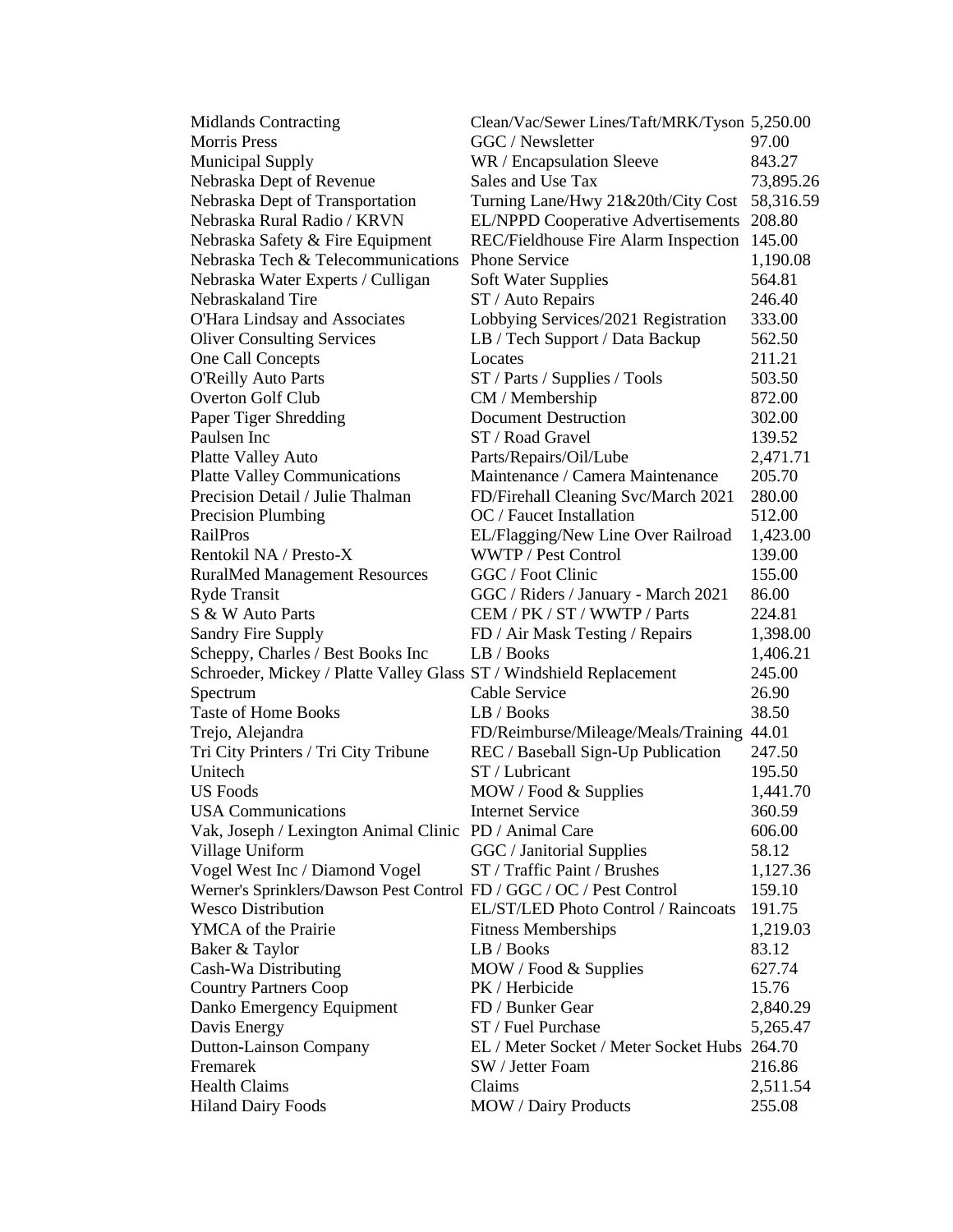| League of Nebraska Municipalities    | WR / Virtual Conference / Nelson, T      | 325.00     |
|--------------------------------------|------------------------------------------|------------|
| Lexington Health Fund                | Self-Funding                             | 44,204.35  |
| Lexington Volunteer Fire Department  | <b>AMB/Qtrly Ground Services Revenue</b> | 2,725.26   |
| Mead Lumber                          | PK / Parts / Supplies                    | 2.49       |
| Micromarketing                       | LB / Books                               | 29.99      |
| Nebraskaland Tire                    | ST / Oil & Lube                          | 50.63      |
| Nebraskalink Holdings                | LB / Internet Service                    | 15.00      |
| Plum Creek Medical Group             | PD / Physical / Robb, W                  | 183.00     |
| Quick Med Claims                     | AMB / Billing Services                   | 1,027.46   |
| <b>RuralMed Management Resources</b> | GGC / Foot Clinic                        | 70.00      |
| <b>TO Haas</b>                       | $ST / T$ ires                            | 171.04     |
| <b>US</b> Foods                      | MOW / Food                               | 391.92     |
| <b>Utility Service Company</b>       | WR / Water Tower Tank Service            | 9,964.12   |
| Village Uniform                      | GGC / Janitorial Supplies                | 58.12      |
| Vogel West Inc / Diamond Vogel       | ST / Tools                               | 114.72     |
| <b>Watch Guard</b>                   | PD / Transmitter                         | 45.00      |
| <b>Weathercraft Company</b>          | LB / Roof Leak Repair                    | 124.68     |
|                                      | <b>TOTAL CLAIMS:</b>                     | 767,126.94 |

**PUBLIC HEARING:** Mayor Fagot opened a public hearing to consider a Community Development Block Grant application. Fr. Matt Koperski, St Ann's Catholic Church, explained the requested grant funds of \$485,000 would be used to upgrade the St Ann's Parish Center for pandemic and disaster response. The city would sponsor the application and administer an award, with no fiscal obligation to the project. There were no public comments and the public hearing was closed. Following discussion, Resolution No. 2021-09 was presented. Moved by Salem, seconded by Smith, to approve Resolution No. 2021-09. Roll call. Voting "aye" were Vivas, Roberts, Smith, Salem, Fagot. Motion carried.

#### **RESOLUTION NO. 2021-09**

### **A RESOLUTION AUTHORIZING CHIEF ELECTED OFFICIAL TO SIGN AN APPLICATION FOR CDBG FUNDS.**

WHEREAS, the City of Lexington, Lexington, Nebraska, is an eligible unit of a general local government authorized to file an application under the Housing and Community Development Act of 1974 as Amended for Small Cities Community Development Block Grant Program, and,

WHEREAS, the City of Lexington, Lexington, Nebraska, has obtained its citizens' comments on community development and housing needs; and has conducted public hearing(s) upon the proposed application and received favorable public comment respecting the application for an amount of \$485,000 for the St. Ann's Parish Hall facility improvements, and general administration and construction management. These funds will be used in the prevention, preparedness and response to the COVID-19 Pandemic; and,

NOW, THEREFORE BE IT RESOLVED BY the Council of the City of Lexington, Nebraska that John Fagot, Mayor, be authorized and directed to proceed with the formulation of any and all contracts, documents or other memoranda between the City of Lexington and the Nebraska Department of Economic Development so as to effect acceptance of the grant application.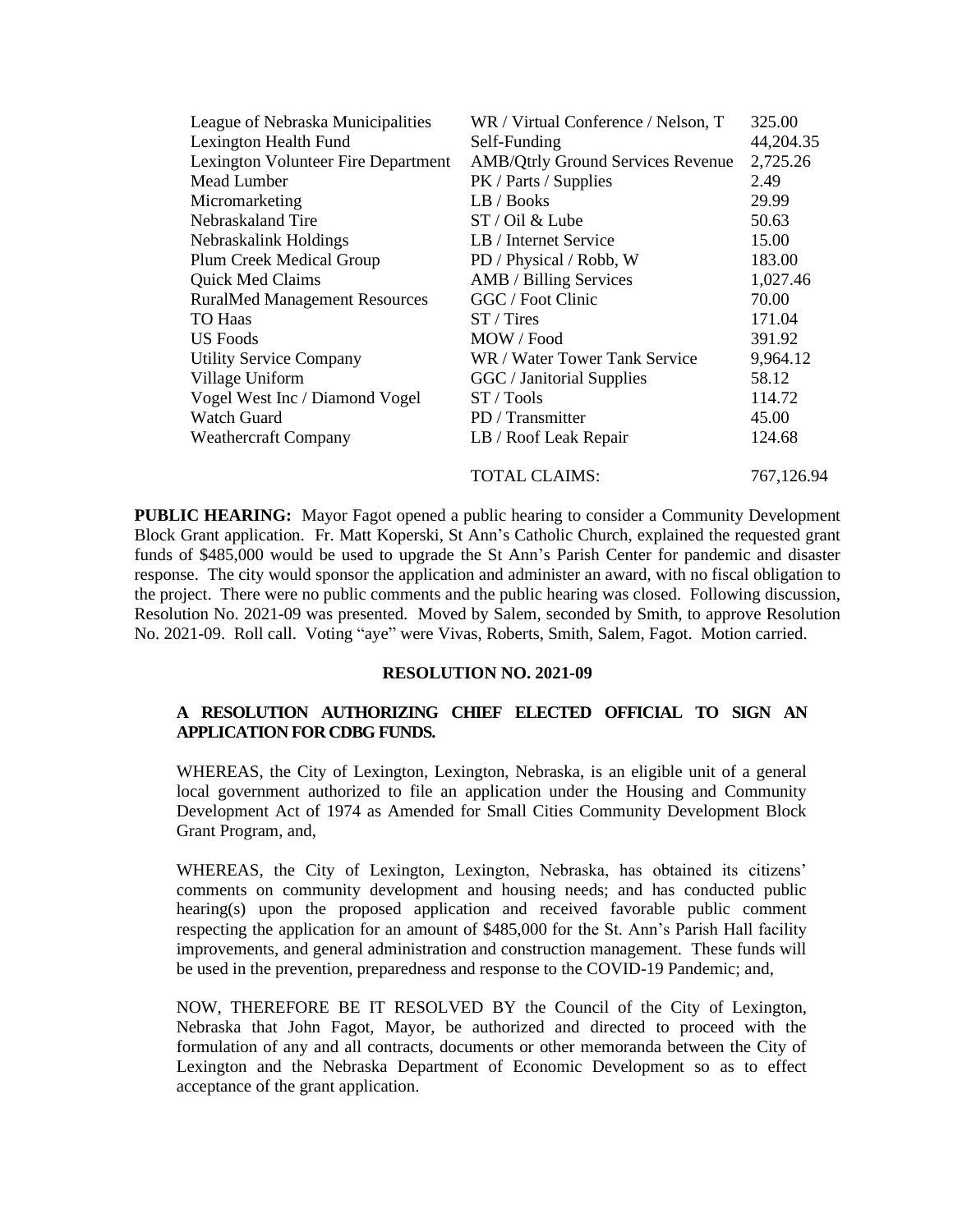# **Passed and Approved this 13th day of April 2021.**

Moved by Salem, seconded by Vivas, to approve a Certification of Chief Elected Official for Application, Statement of Assurances and Certifications, Citizen Participation Plan, Residential Anti-Displacement and Relocation Assistance Plan, and Four Factor Analysis Assessing Limited English Proficiency and Language Assistance Plan as presented. Roll call. Voting "aye" were Smith, Roberts, Vivas, Salem, Fagot. Motion carried.

**PUBLIC HEARING:** Mayor Fagot opened a public hearing to consider the proposed Service Master Redevelopment Contract for a project in Redevelopment Area #1. Pepplitsch reviewed the redevelopment contract, noting B  $\&$  H Services Inc is seeking to construct an 8,000 square foot facility for customer related services and includes public parking, access, and landscaping. He also reviewed TIF funding details, noting there is no monetary responsibility of the CDA or the City. There were no public comments, and the public hearing was closed. Resolution No. 2021-10 was presented. Following discussion, moved by Vivas, seconded by Salem, to approve Resolution No. 2021-10. Roll call. Voting "aye" were Smith, Roberts, Salem, Vivas, Fagot. Motion carried.

### **RESOLUTION NO. 2021-10**

## **A RESOLUTION OF THE MAYOR AND COUNCIL OF THE CITY OF LEXINGTON, NEBRASKA APPROVING A REDEVELOPMENT PLAN, INCLUDING A REDEVELOPMENT CONTRACT; AND RELATED MATTERS.**

**WHEREAS,** the City of Lexington, Nebraska, a municipal corporation and city of the first class (the **"City"**), has determined it to be desirable to undertake and carry out urban redevelopment projects in certain areas of the City that are determined to be blighted and substandard and in need of redevelopment; and

**WHEREAS**, the Community Development Law, Chapter 18, Article 21, Reissue Revised Statutes of Nebraska, as amended (the **"Act"**), prescribes the requirements and procedures for the planning and implementation of redevelopment projects; and

**WHEREAS**, the City has previously declared the area legally described in **Attachment 1** attached hereto (the **"Redevelopment Project Area"**) to be blighted and substandard and in need of redevelopment pursuant to the Act; and

**WHEREAS**, the Community Development Agency of Lexington, Nebraska (the **"Agency"**) has prepared or caused to be prepared a Redevelopment Plan, including a Redevelopment Contract (collectively, the **"Redevelopment Plan"**), in the form attached hereto as **Attachment 2**, for the redevelopment of the Redevelopment Project Area; and

**WHEREAS**, the Agency and the Planning Commission of the City (the **"Planning Commission"**) have both reviewed the Redevelopment Plan and recommended its approval by the Mayor and Council of the City; and

**WHEREAS,** the City published and mailed notices of a public hearing regarding the consideration of the approval of the Redevelopment Plan pursuant to Section 18-2115 of the Act, and has on the date of this Resolution held a public hearing on the proposal to approve the Redevelopment Plan; and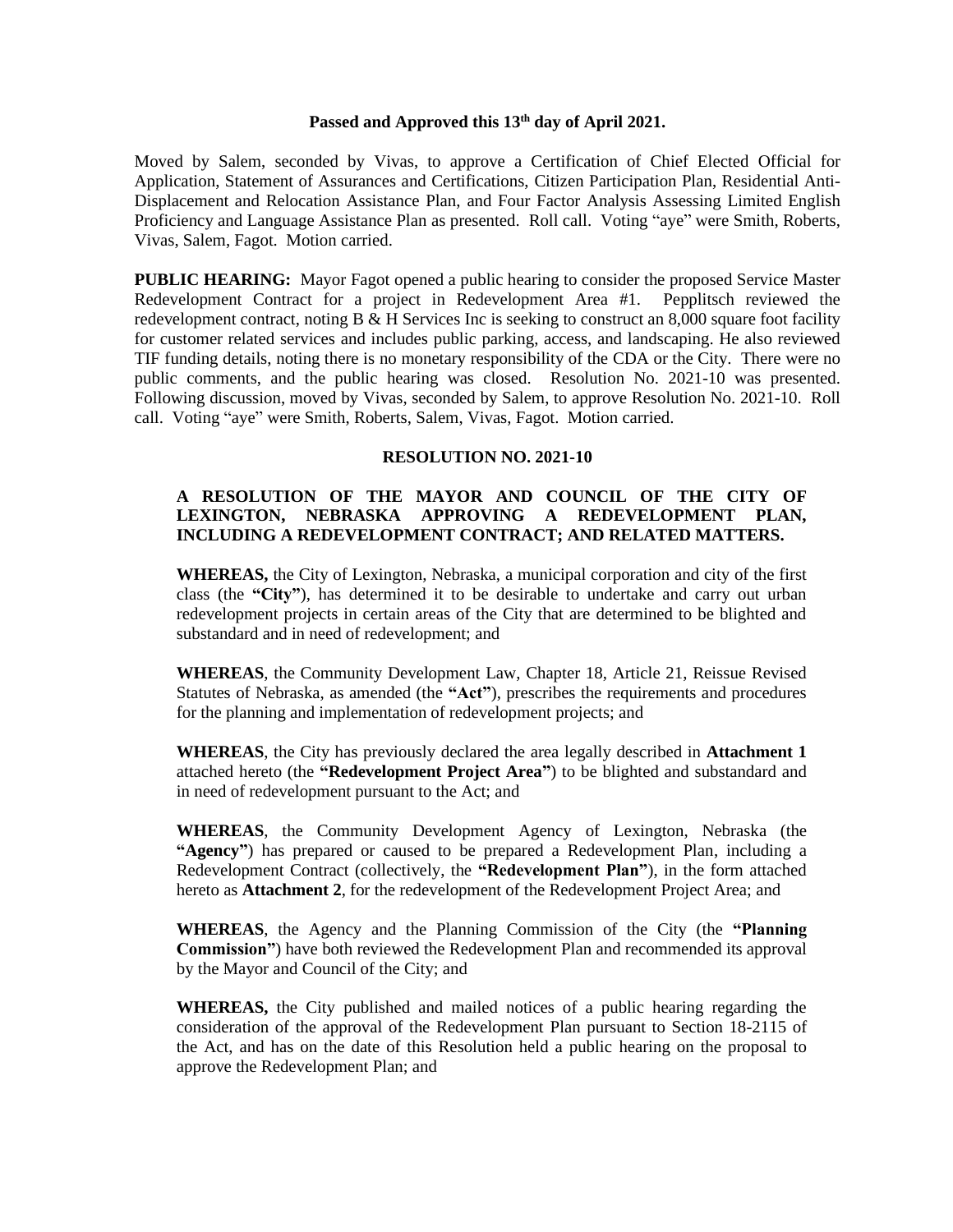**WHEREAS,** the City has reviewed the Redevelopment Plan and determined that the proposed land uses and building requirements described therein are designed with the general purpose of accomplishing a coordinated, adjusted, and harmonious development of the City and its environs which will, in accordance with present and future needs, promote health, safety, morals, order, convenience, prosperity and the general welfare, as well as efficiency in economy in the process of development; including, among other things, adequate provision for traffic, vehicular parking, the promotion of safety from fire, panic, and other dangers, adequate provisions for light and air, the promotion of the healthful and convenient distribution of population, the provision of adequate transportation, water, sewerage, and other public utilities, schools, parks, recreational and community facilities, and other public requirements, the promotion of sound design and arrangement, the wise and efficient expenditure of public funds, and the prevention of the recurrence of unsanitary or unsafe dwelling accommodations, or conditions of blight.

### **NOW THEREFORE, BE IT RESOLVED BY THE MAYOR AND COUNCIL OF THE CITY OF LEXINGTON, NEBRASKA:**

**Section 1.** The Redevelopment Plan is hereby determined to be feasible and in conformity with the general plan for the development of the City as a whole, and the Redevelopment Plan is in conformity with the legislative declarations and determinations set forth in the Act; and it is hereby found and determined, based on the analysis conducted by the Agency, that the plan uses funds authorized in Section 18-2147 of the Act; (i) the redevelopment project in the plan would not be economically feasible without the use of tax-increment financing; (ii) the redevelopment project would not occur in the community redevelopment area without the use of tax-increment financing; and (iii) the costs and benefits of the redevelopment project, including costs and benefits to other affected political subdivisions, the economy of the community, and the demand for public and private services have been analyzed by the governing body and have been found to be in the long-term best interest of the community impacted by the redevelopment project.

The City acknowledges receipt of notice of intent to enter into the redevelopment contract included within the Redevelopment Plan in accordance with Section 18-2119 of the Act, and the recommendations of the Agency and the Planning Commission with respect to the Redevelopment Plan.

**Section 2.** The Redevelopment Plan is hereby approved in substantially the form attached hereto, with such immaterial changes, additions, or deletions thereto as may be determined to be necessary by the Agency. The Agency is hereby authorized to execute the redevelopment contract contained within the Redevelopment Plan and to take all actions necessary and convenient to implement the Redevelopment Plan.

**Section 3.** In accordance with Section 18-2147 of the Act, the City hereby provides that any ad valorem tax on real property in the Redevelopment Area for the benefit of any public body be divided as follows for a period of 15 years after the effective date as provided in Section 18-2147 of the Act, which effective date shall be set forth in the Redevelopment Contract. Said tax shall be divided as follows:

> (a) That proportion of the ad valorem tax which is produced by levy at the rate fixed each year by or for each public body upon the Redevelopment Project Valuation (as defined in the Act) shall be paid into the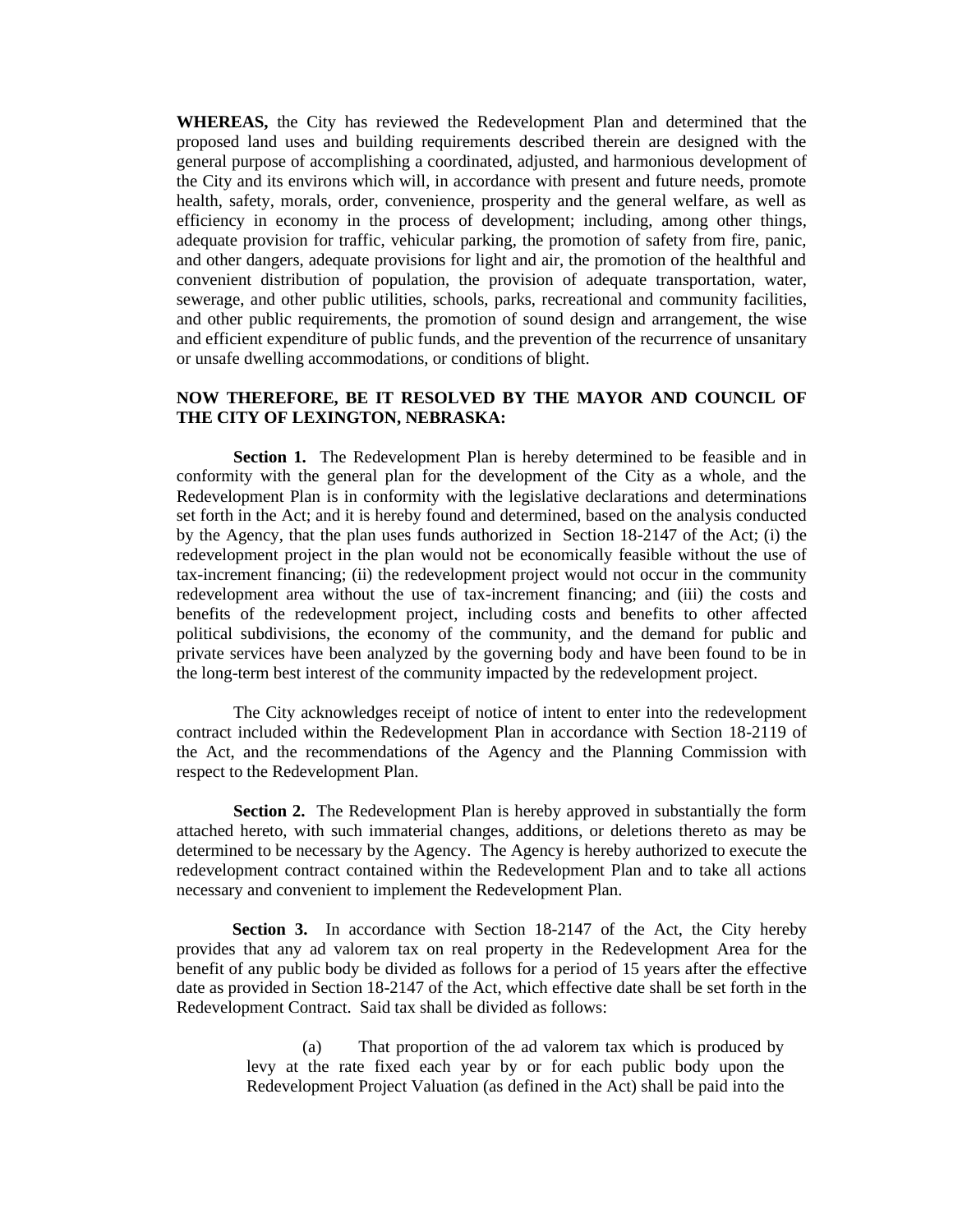funds of each such public body in the same proportion as all other taxes collected by or for the bodies; and

(b) That proportion of the ad valorem tax on real property in the Project Area in excess of such amount (the Redevelopment Project Valuation), if any, shall be allocated to, is pledged to, and, when collected, paid into a special fund of the Agency to pay the principal of, the interest on, and any premiums due in connection with the bonds, loans, notes or advances of money to, or indebtedness incurred by, whether funded, refunded, assumed, or otherwise, such Agency for financing or refinancing, in whole or in part, the Project. When such bonds, loans, notes, advances of money, or indebtedness, including interest and premium due have been paid, the Agency shall so notify the County Assessor and County Treasurer and all ad valorem taxes upon real property in the Project Area shall be paid into the funds of the respective public bodies.

**Section 4.** The City Manager is hereby authorized and directed to execute such documents and take such further actions as are necessary to carry out the purposes and intent of this Resolution and the Redevelopment Plan.

PASSED AND APPROVED this 13<sup>th</sup> day of April, 2021.

**PUBLIC HEARING:** Mayor Fagot opened a public hearing to consider an Application for Conditional Use Permit for a meeting facility to be located at 110 East 6<sup>th</sup> Street. Brecks outlined occupancy codes, parking requirements, and the standards for conditional uses. Jesus Tamaya-Ramirez, daughter of Lorena Ramirez, stated that she intends to make the property available for meetings and small social gatherings. There were no public comments and the public hearing was closed. Following discussion, moved by Salem, seconded by Smith, to approve a Conditional Use Permit and agreement for property located at 110 East 6th Street as presented. Roll call. Voting "aye" were Vivas, Roberts, Smith, Salem, Fagot. Motion carried.

**PUBLIC HEARING:** Mayor Fagot opened a public hearing to consider a liquor license application by Casey's Store #2068, D-124248. Baruth explained the change in liquor license type would give consistency to types of alcohol sold at local stores. There were no public comments and the public hearing was closed. Moved by Roberts, seconded by Smith, to recommend to the Liquor Control Commission approval of the application. Roll call. Voting "aye" were Vivas, Salem, Smith, Roberts, Fagot. Motion carried.

**WASTEWATER PLAN IMPROVEMENTS:** Pepplitsch reviewed plans for the 2021 Wastewater Plant Improvements project and requested authorization to solicit bids. Project construction improvements include new headworks facilities, primary clarifiers, and associated piping and control systems. Following discussion, moved by Roberts, seconded by Salem, to approve plans and specifications for the Wastewater Plant Improvements project and to authorize the solicitation of bids. Roll call. Voting "aye" were Vivas, Smith, Salem, Roberts, Fagot. Motion carried.

**WORK SESSION:** Moved by Roberts, seconded by Vivas, to schedule a Work Session for Saturday, May 1, 2021, at 8:00 a.m. Roll call. Voting "aye" were Smith, Salem, Vivas, Roberts, Fagot. Motion carried.

**ROUNDTABLE DISCUSSION:** Pepplitsch gave an update of current projects.